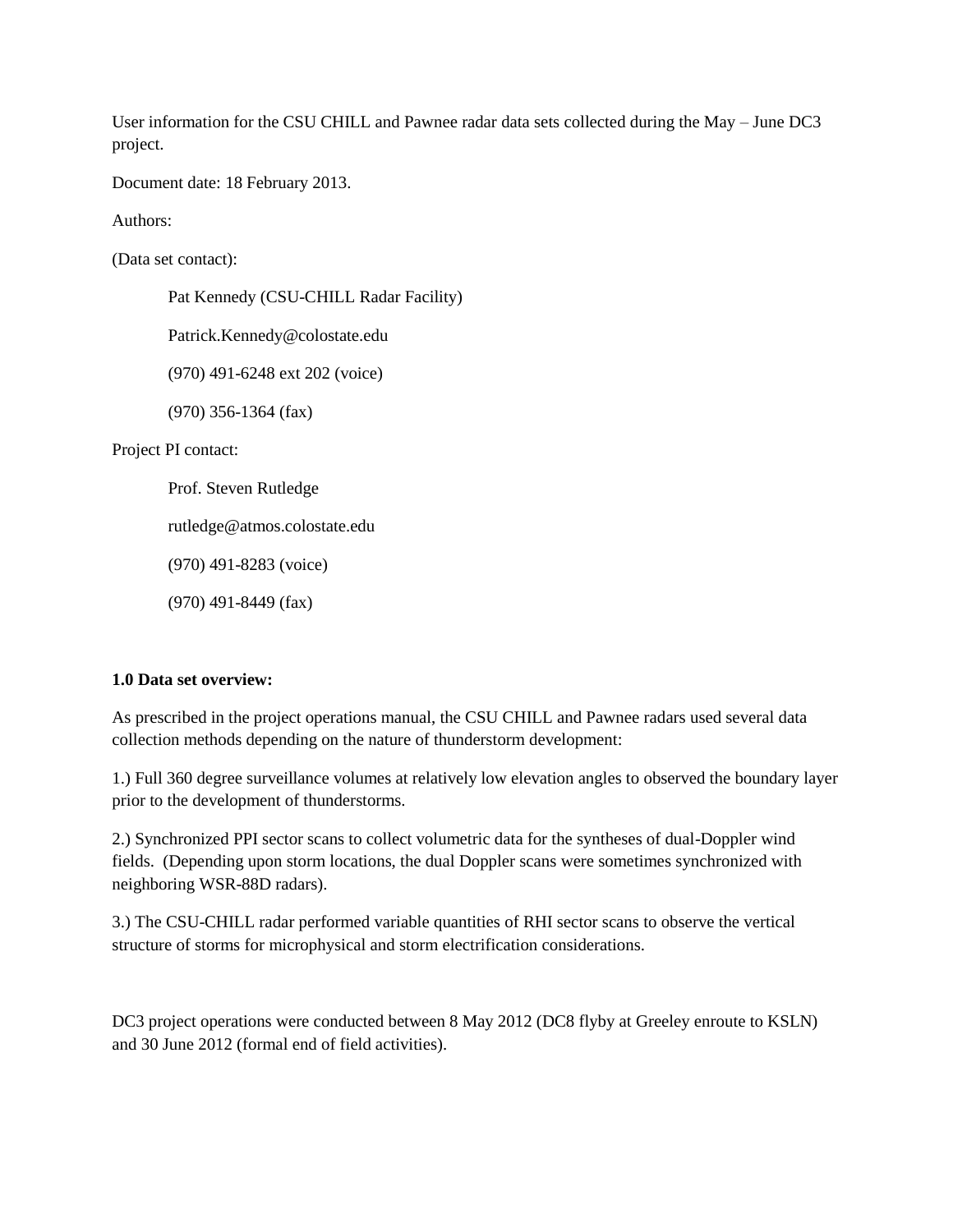Both radars are located in northeastern Colorado:

CSU-CHILL: 40° 26' 46.5'' (N40.44625) and longitude 104° 38' 13.5'' (W104.63708), at an elevation of 1432 meters MSL.

CSU-Pawnee: Latitude 40° 52.269' (N 40.87115) and longitude 104° 42.84' (W 104.714), at an altitude of 1688 m MSL.

The dual-Doppler coverage region for the CSU-CHLL and Pawnee radars is shown by the interlocking rings in the following figure:



### **2.0 Instrument descriptions:**

Both CSU radars operate in the  $10 - 11$  cm wavelength / 3 GHz S-Band. During the DC3 project, the CSU-CHILL radar operated in alternating H,V polarization mode. Pawnee uses V polarization only.

Additional technical information is available at portion of the CSU-CHILL Facility web page:

<http://www.chill.colostate.edu/w/Facilities>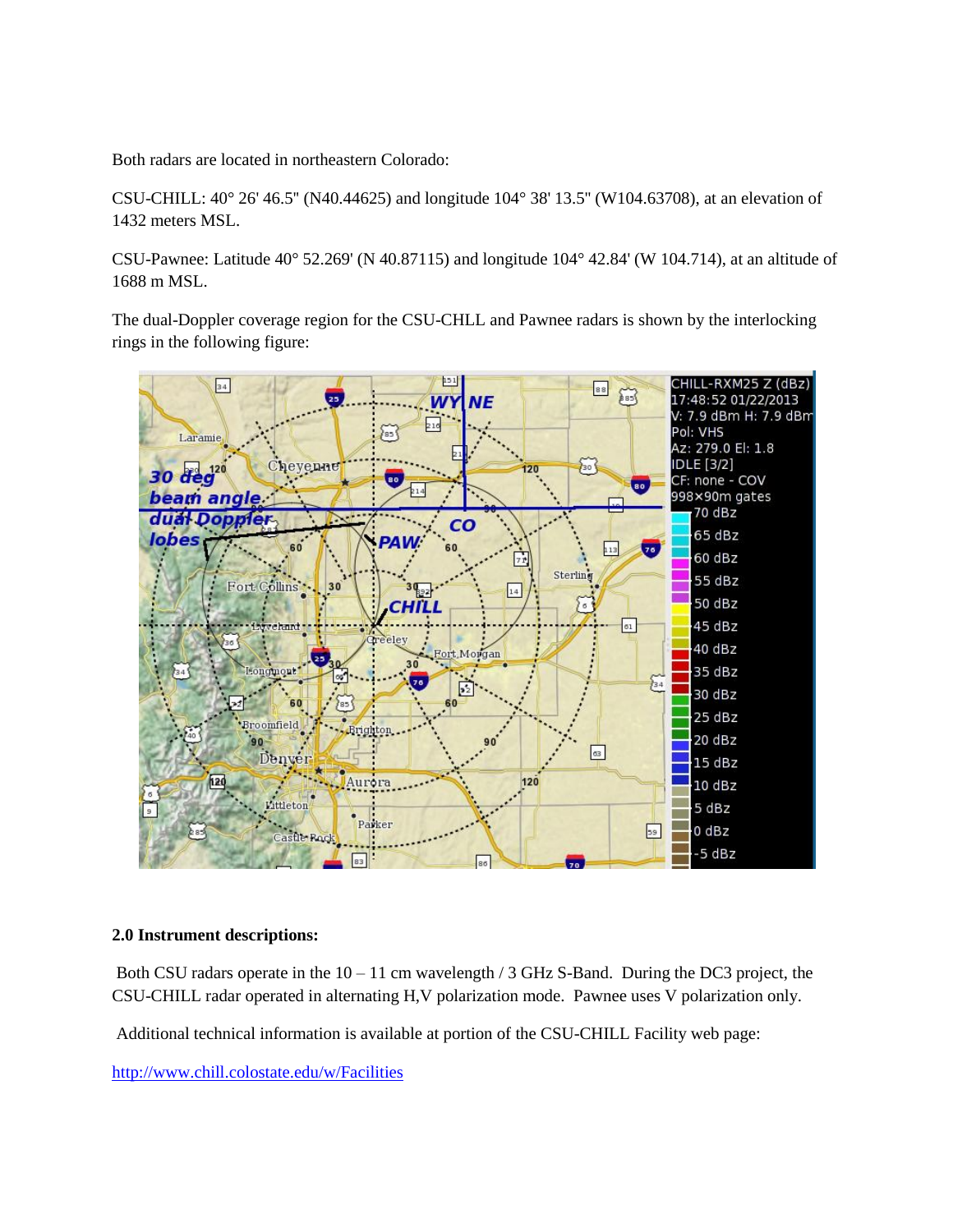### **3.0 Data Collection and Processing:**

Plan Position Indicator (PPI) scans were primarily used during DC3 project operations. Once storms of interest were identified, sector scans were used in an effort to allow volumetric scanning up to echo top heights while limiting the volume scan durations to ~6 minutes or less. Range Height Indicator (RHI) scans were manually inserted at the CSU-CHILL radar to obtain vertical cross sections through areas of particular interest.

Both radars used in-house designed and built receivers and signal processing hardware to output meteorological moment data. Ground clutter returns were reduced through the use of a narrow  $({\sim}1 \text{ ms}^{-1})$ stop band width) digital clutter filter. More specific information on the signal processing procedures is available upon request from the engineering staff at the CSU-CHILL Facility.

Basic system calibration checks involving recordings of the S-Band power received from the sun and system response to CW test signals injected into the waveguide were done on each operational day at both radars. An overall system gain calibration was done at the CSU-CHILL radar using a balloon-borne foil covered sphere target on 4 June 2012. Post-project reflectivity inter-comparisons were done between the CHILL and Pawnee radars by interpolating observations to a common set of Cartesian grid points. Scatterplots based on the gridded data indicated that the Pawnee reflectivity values were biased  $\sim$ 4 dB above those of CSU-CHILL. (Due to the sphere calibration results, the CHILL reflectivity values were used as the reference.) A bias adjustment was applied to the Pawnee reflectivity values in the DORADE files that were generated for the DC3 project archives. (It should be recognized that since the Pawnee radar uses vertical polarization, its reflectivity values may differ from those of CHILL by several dB when non-spherical hydrometeors are being observed.)

Both radars routinely used pulse repetition frequencies (PRF) of ~1 KHz, allowing a data collection range of ~150 km. On a few occasions, at the request of the radar scientists on duty at CSU-CHILL, the PRF was reduced to increase the data collection range to ~180 km. The scientist's daily operations notes (link shown in section 5.0 below) indicate dates and times when PRF adjustments were done.

## **4.0 Data Format:**

As per policies established in the pre-project planning discussions, CSU radar data submitted to the NCAR project archives is in DORADE sweep file format. Data dates and times use UTC basis. The data field name mnemonics in the DORADE files are as follows:

CSU-CHILL data:

- DZ Horizontal polarization reflectivity (dBZ)
- $VE$  Radial velocity (ms<sup>-1</sup>)
- DR Differential reflectivity (Zdr; dB)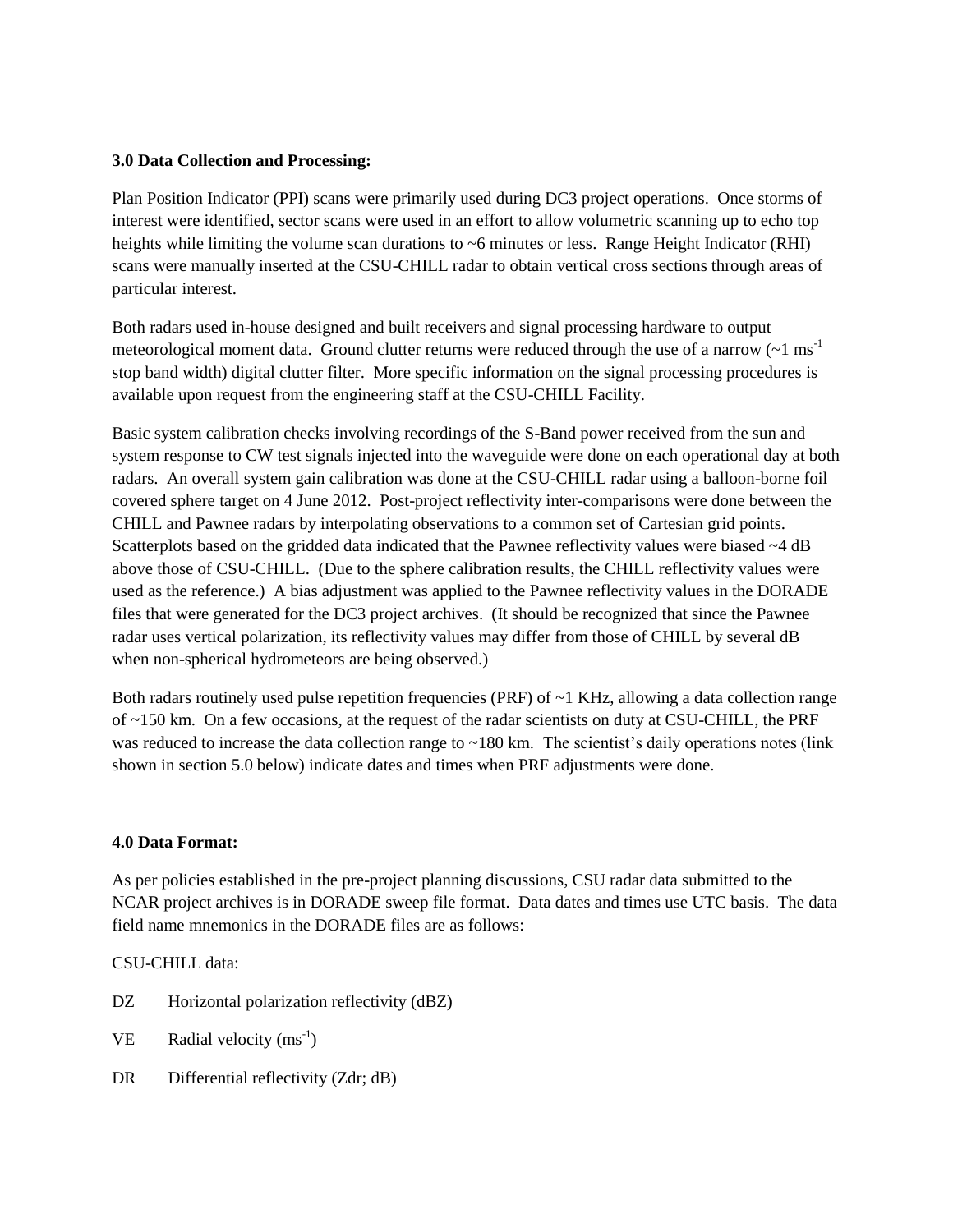- DP Differential propagation phase (degrees)
- KD Specific differential propagation phase (one way basis; deg  $km^{-1}$ )
- RH Co-polar H,V correlation adjusted to 0 time lag (data collected in alternating H, V mode)
- NC Normalized coherent power (normalized first lagged autocorrelation magnitude; Keeler, 1990)
- LH Linear depolarization ratio (LDR) with H being co-polar (dB)
- LV Linear depolarization ratio (LDR) with V being co-polar (dB)
- CH H polarization co-polar received power (dBm)
- CV V polarization co-polar received power (dBm)

Pawnee data:

- DZ Vertical polarization reflectivity (dBZ)
- $VE$  Radial velocity (ms<sup>-1</sup>)
- NC Normalized coherent power (normalized first lagged autocorrelation magnitude; Keeler, 1990)
- CV V polarization co-polar received power (dBm)
- W2 Radial velocity spectral width  $(ms^{-1})$

For both radars, the range resolution is 150 m. During PPI scans, both radars output indexed beam data at 1<sup>°</sup> azimuth intervals. Beam indexing was not used in the CHILL RHI scans; instead beams were output after 256 pulses had been received. At the  $1 - 2^{\circ} s^{-1}$  scan rates used in these RHI's, this resulted in a beam spacing of  $\sim 0.3^\circ$ .

### **5.0 Data Remarks:**

The Pawnee radar suffered the following outages during DC3:

On 17 May 2012, the high voltage diodes failed while the radar was being brought up; the radar was out of service for the rest of that day.

At the end of operations on Friday, 18 May 2012, the Pawnee suffered a failure of the Klystron final power amplifier tube. It returned to service with a replacement tube on the following Friday (25 May 2012).

Minimal thresholding is applied to the CHILL data in the DC3 project DORADE files. In the CHILL data, differential reflectivity and linear depolarization values are set to missing in the signal processor when the co-polar signal to noise ratio (SNR) is less than  $\sim 0$  dB. (i.e., signal power equals noise power as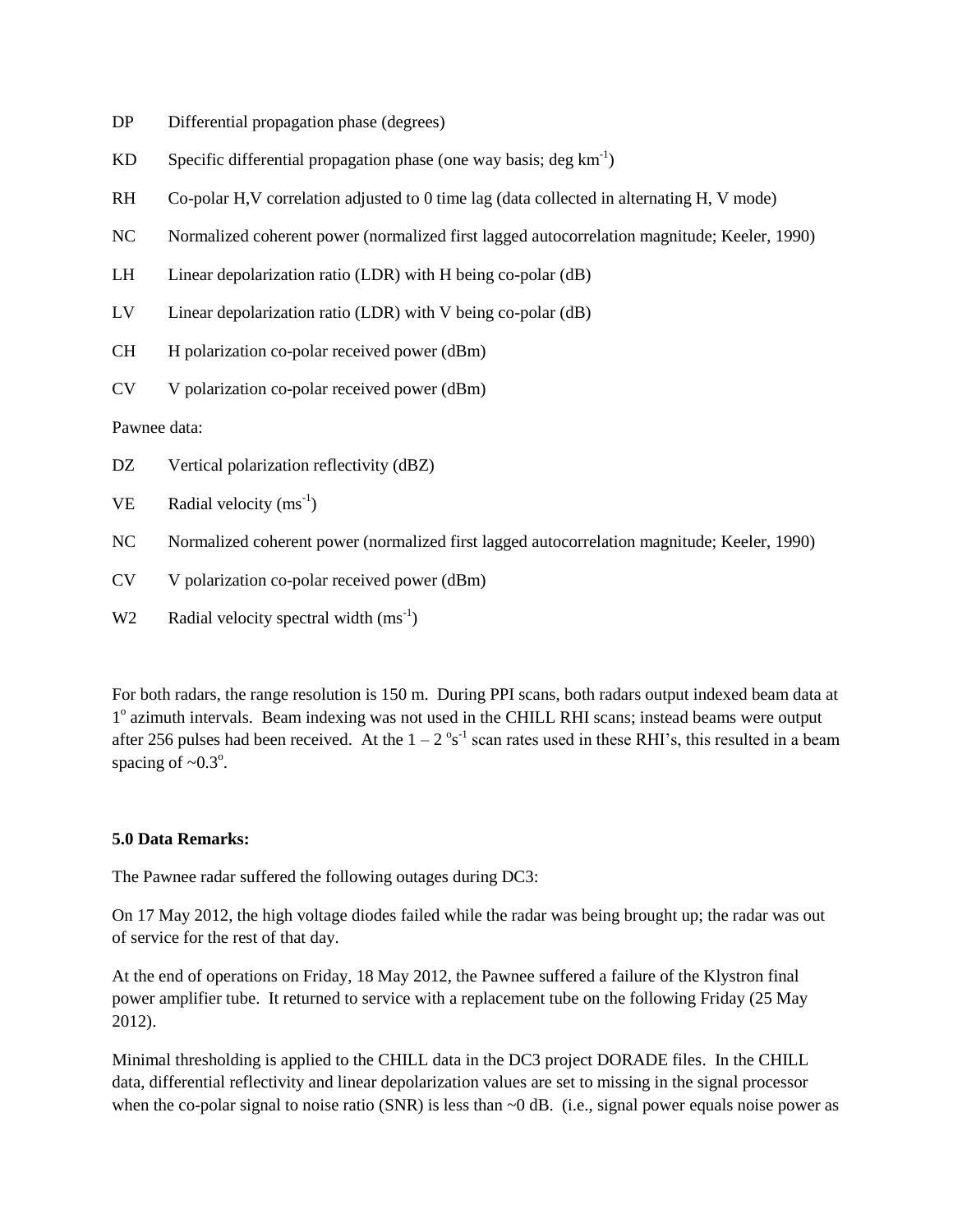based on the receiver calibration results). RhoHV values below 0.6 are reset to 0.6; this is true irrespective of the SNR level.

Known data artifacts are of the types typically encountered meteorological radar data sets:

Ground clutter returns due to targets strong enough to exceed the clutter filter stop band depth.

Antenna side lobe artifacts (especially in the Pawnee data).

Aliasing of both range and velocity.

Data perusal:

It is suggested that users examine the radar scientist daily logs for the CHILL facility as collected in the DC3 project data archive:

[http://catalog.eol.ucar.edu/cgi-bin/dc3\\_2012/report/status.pl](http://catalog.eol.ucar.edu/cgi-bin/dc3_2012/report/status.pl)

The easiest way to examine the archived CHILL and Pawnee radar data is through the use of the Virtual CHILL (VCHILL) interactive display program. VCHILL is available as a free software download from this web site:

[http://www.chill.colostate.edu/w/VCHILL\\_Download\\_Instructions](http://www.chill.colostate.edu/w/VCHILL_Download_Instructions)

(For additional information on using VCHILL, please contact Pat Kennedy)

## **4.0 Data Format:**

NCAR is responsible for the DORADE sweepfile format; see:

http://www.eol.ucar.edu/instrumentation/airborne-instruments/eldora/eldora-helpcenter/manual/users-guide/appendices/appendix-a-dorade-format-overview

## **5.0 Data Remarks:**

As noted earlier, the radar scientist operations summaries collected in the DC3 field catalogue are the primary source of data remarks. In terms of data processing, the DORADE sweep files may be directly ingested into the NCAR SOLO and REORDER programs for display, editing, and Cartesian gridding. The NCAR "Radx" software library is also useful for converting DORADE data files to other formats:

http://www.ral.ucar.edu/projects/titan/docs/radial\_formats/